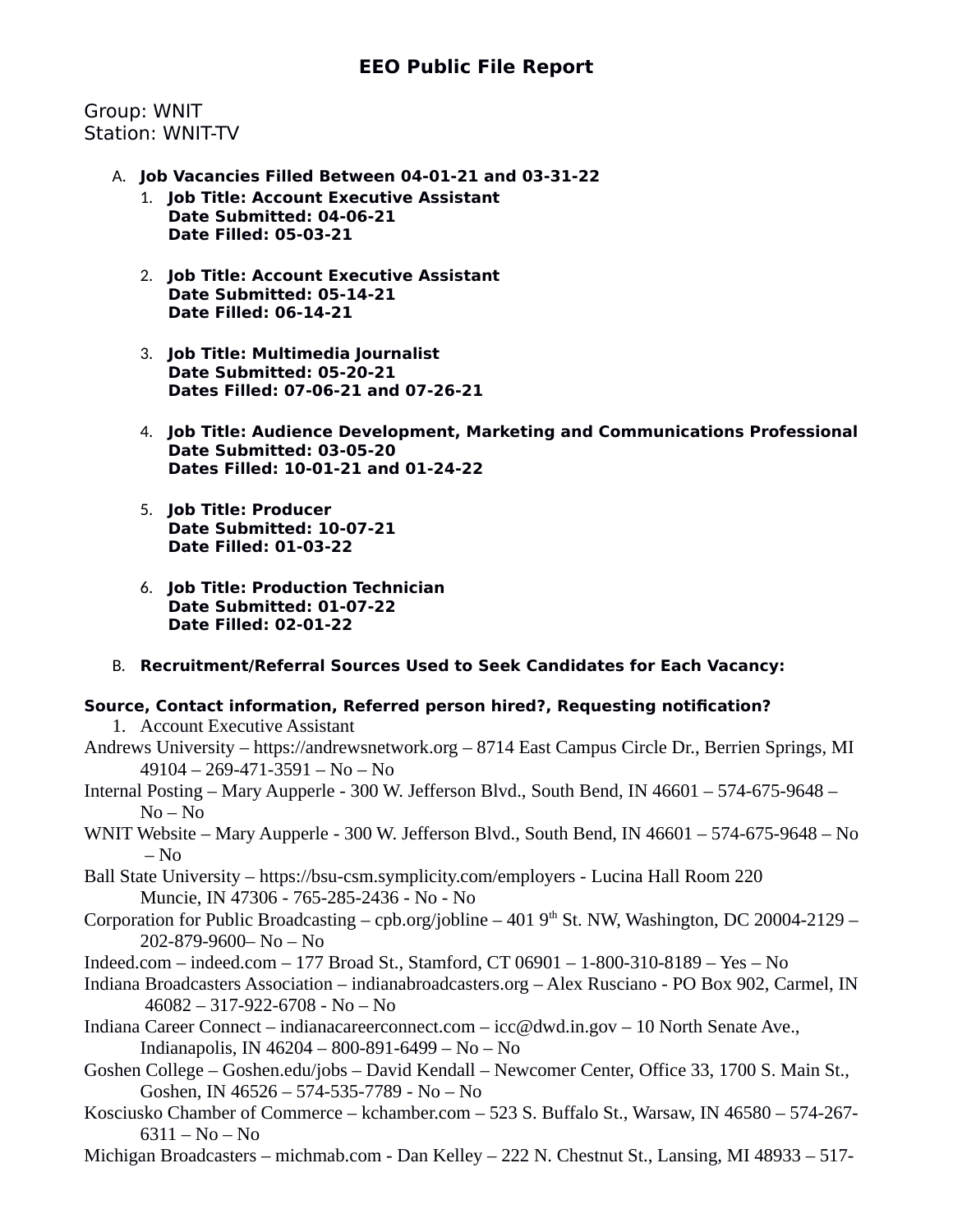484-7444 – No – No

Mypbs.org – myPBS.org – 703-739-3222 – No – No

- NETA netaonline.org 939 S. Stadium Rd., Columbia, SC 29250 803-799-5517 No No
- Purdue University https://purdue-csm.symplicity.com/employers 610 Purdue Mall, West Lafayette, IN 47907 - 765-494-4600 - No - No
- TVJobs.com TVJobs.com Broadcast Employment Services, PO Box 4116, Oceanside, CA 92052 800-374-0119 – No – No

2. Account Executive Assistant

- Andrews University https://andrewsnetwork.org 8714 East Campus Circle Dr., Berrien Springs, MI 49104 – 269-471-3591 – No – No
- Internal Posting Mary Aupperle 300 W. Jefferson Blvd., South Bend, IN 46601 574-675-9648 No – No
- WNIT Website Mary Aupperle 300 W. Jefferson Blvd., South Bend, IN 46601 574-675-9648 No – No
- Ball State University https://bsu-csm.symplicity.com/employers Lucina Hall Room 220 Muncie, IN 47306 - 765-285-2436 - No - No
- Corporation for Public Broadcasting cpb.org/jobline 401  $9<sup>th</sup>$  St. NW, Washington, DC 20004-2129 202-879-9600– No – No
- Indeed.com indeed.com 177 Broad St., Stamford, CT 06901 1-800-310-8189 Yes No
- Indiana Broadcasters Association indianabroadcasters.org Alex Rusciano PO Box 902, Carmel, IN 46082 – 317-922-6708 - No – No
- Goshen College Goshen.edu/jobs David Kendall Newcomer Center, Office 33, 1700 S. Main St., Goshen, IN 46526 – 574-535-7789 - No – No
- Kosciusko Chamber of Commerce kchamber.com 523 S. Buffalo St., Warsaw, IN 46580 574-267- 6311 – No – No
- Mypbs.org myPBS.org 703-739-3222 No No
- NETA netaonline.org 939 S. Stadium Rd., Columbia, SC 29250 803-799-5517 No No
- TVJobs.com TVJobs.com Broadcast Employment Services, PO Box 4116, Oceanside, CA 92052 800-374-0119 – No – No

3. Multimedia Journalist

- Andrews University https://andrewsnetwork.org 8714 East Campus Circle Dr., Berrien Springs, MI 49104 – 269-471-3591 – No – No
- Internal Posting Mary Aupperle 300 W. Jefferson Blvd., South Bend, IN 46601 574-675-9648 No – No
- WNIT Website Mary Aupperle 300 W. Jefferson Blvd., South Bend, IN 46601 574-675-9648 Yes – No
- Ball State University https://bsu-csm.symplicity.com/employers Lucina Hall Room 220 Muncie, IN 47306 - 765-285-2436 - No - No
- Corporation for Public Broadcasting cpb.org/jobline 401  $9<sup>th</sup>$  St. NW, Washington, DC 20004-2129 202-879-9600– No – No
- Indeed.com indeed.com 177 Broad St., Stamford, CT 06901 1-800-310-8189 Yes No
- Indiana Broadcasters Association indianabroadcasters.org Alex Rusciano PO Box 902, Carmel, IN 46082 – 317-922-6708 - No – No
- Indiana Career Connect indianacareerconnect.com icc@dwd.in.gov 10 North Senate Ave., Indianapolis, IN 46204 – 800-891-6499 – No – No
- Journalism Jobs journalismjobs.com 510-508-7386 No No
- Goshen College Goshen.edu/jobs David Kendall Newcomer Center, Office 33, 1700 S. Main St., Goshen, IN 46526 – 574-535-7789 - No – No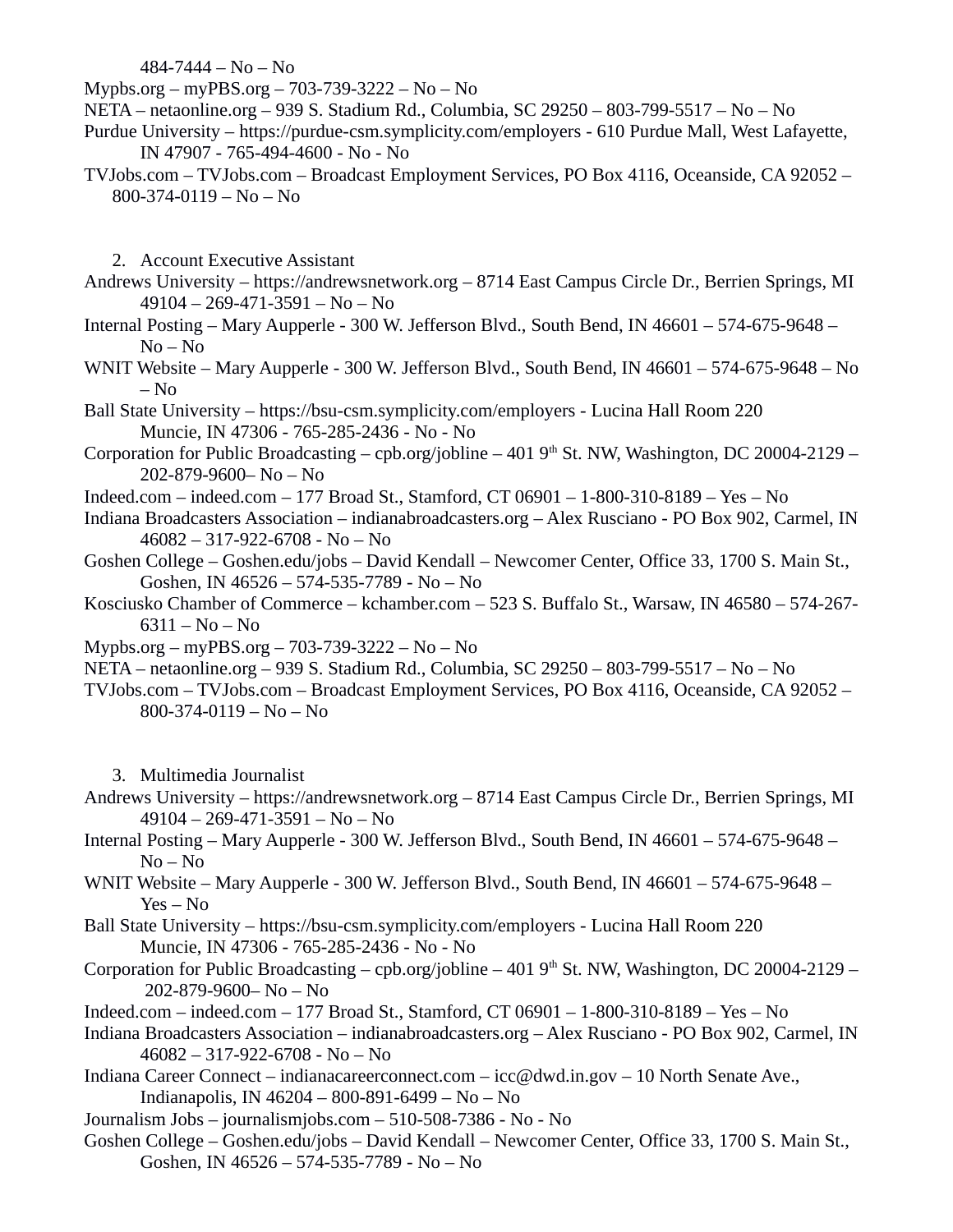Kosciusko Chamber of Commerce – kchamber.com – 523 S. Buffalo St., Warsaw, IN 46580 – 574-267- 6311 – No – No

- Michigan Broadcasters michmab.com Dan Kelley 222 N. Chestnut St., Lansing, MI 48933 517- 484-7444 – No – No
- Mypbs.org myPBS.org 703-739-3222 No No
- Purdue University https://purdue-csm.symplicity.com/employers 610 Purdue Mall, West Lafayette, IN 47907 - 765-494-4600 - No - No
- TVJobs.com TVJobs.com Broadcast Employment Services, PO Box 4116, Oceanside, CA 92052 800-374-0119 – No – No
- 4. Audience Development, Marketing and Communications Professional
- Andrews University https://andrewsnetwork.org 8714 East Campus Circle Dr., Berrien Springs, MI 49104 – 269-471-3591 – No – No
- Internal Posting Mary Aupperle 300 W. Jefferson Blvd., South Bend, IN 46601 574-675-9648 No – No
- WNIT Employee Steve Funk 300 W. Jefferson Blvd., South Bend, IN Yes (both hires) No
- WNIT Website Mary Aupperle 300 W. Jefferson Blvd., South Bend, IN 46601 574-675-9648 No – No
- Ball State University https://bsu-csm.symplicity.com/employers Lucina Hall Room 220 Muncie, IN 47306 - 765-285-2436 - No - No
- Corporation for Public Broadcasting cpb.org/jobline 401  $9<sup>th</sup>$  St. NW, Washington, DC 20004-2129 202-879-9600– No – No
- Indeed.com indeed.com 177 Broad St., Stamford, CT 06901 1-800-310-8189 No No
- Indiana Career Connect indianacareerconnect.com icc@dwd.in.gov 10 North Senate Ave., Indianapolis, IN 46204 – 800-891-6499 – No – No
- Goshen College Goshen.edu/jobs David Kendall Newcomer Center, Office 33, 1700 S. Main St., Goshen, IN 46526 – 574-535-7789 - No – No
- Kosciusko Chamber of Commerce kchamber.com 523 S. Buffalo St., Warsaw, IN 46580 574-267- 6311 – No – No
- Michigan Broadcasters michmab.com Dan Kelley 222 N. Chestnut St., Lansing, MI 48933 517- 484-7444 – No – No
- Mypbs.org myPBS.org 703-739-3222 No No
- NETA netaonline.org 939 S. Stadium Rd., Columbia, SC 29250 803-799-5517 No No
- Purdue University https://purdue-csm.symplicity.com/employers 610 Purdue Mall, West Lafayette, IN 47907 - 765-494-4600 - No - No
- TVJobs.com TVJobs.com Broadcast Employment Services, PO Box 4116, Oceanside, CA 92052 800-374-0119 – No – No

5. Producer

- Andrews University https://andrewsnetwork.org 8714 East Campus Circle Dr., Berrien Springs, MI 49104 – 269-471-3591 – No – No
- Internal Posting Mary Aupperle 300 W. Jefferson Blvd., South Bend, IN 46601 574-675-9648 No – No
- WNIT Website Mary Aupperle 300 W. Jefferson Blvd., South Bend, IN 46601 574-675-9648 Yes – No
- Ball State University https://bsu-csm.symplicity.com/employers Lucina Hall Room 220 Muncie, IN 47306 - 765-285-2436 - No - No
- Corporation for Public Broadcasting cpb.org/jobline 401  $9<sup>th</sup>$  St. NW, Washington, DC 20004-2129 202-879-9600– No – No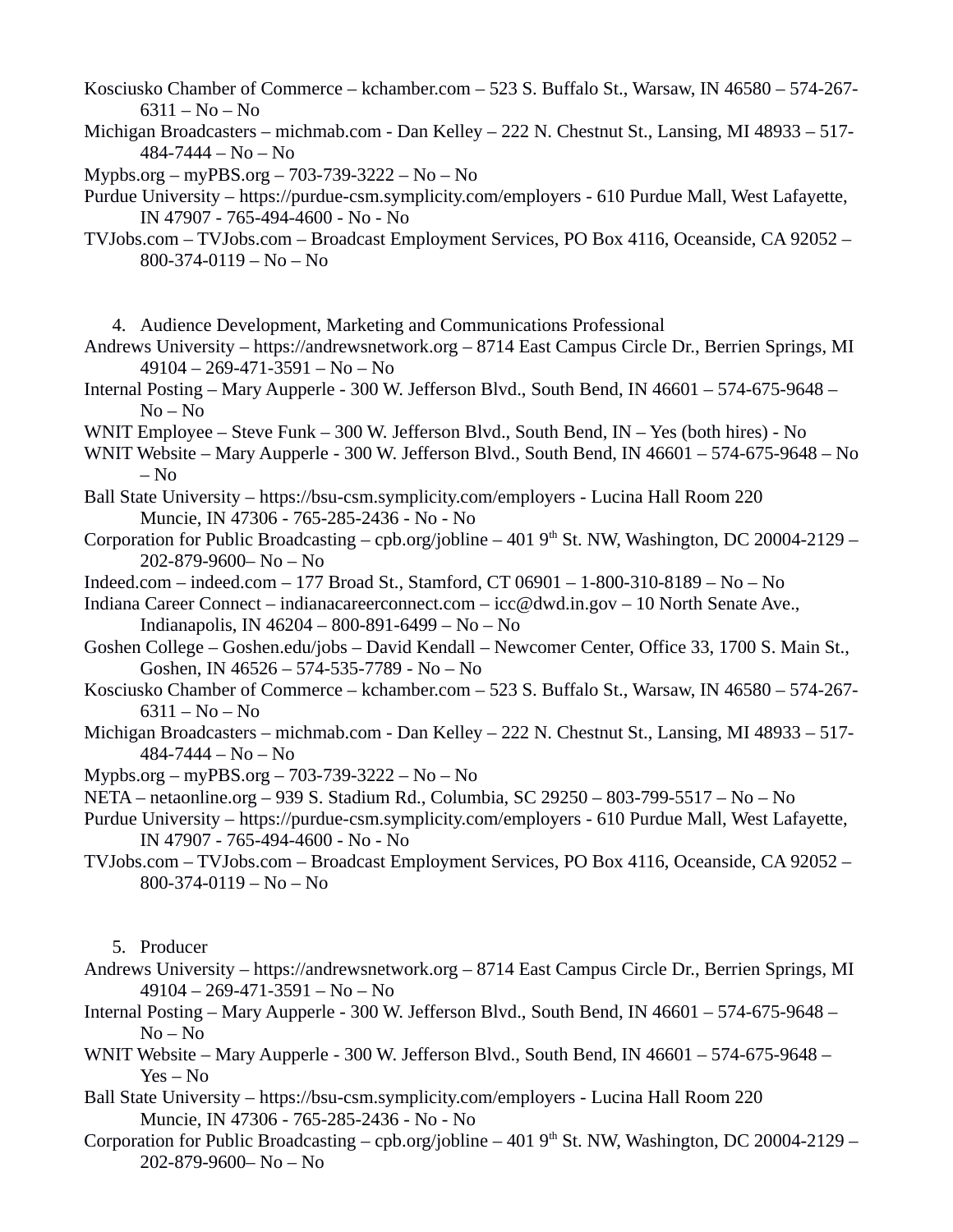Indeed.com – indeed.com – 177 Broad St., Stamford, CT 06901 – 1-800-310-8189 – No – No

- Indiana Broadcasters Association indianabroadcasters.org Alex Rusciano PO Box 902, Carmel, IN 46082 – 317-922-6708 - No – No
- Indiana Career Connect indianacareerconnect.com icc@dwd.in.gov 10 North Senate Ave., Indianapolis, IN 46204 – 800-891-6499 – No – No
- Goshen College Goshen.edu/jobs David Kendall Newcomer Center, Office 33, 1700 S. Main St., Goshen, IN 46526 – 574-535-7789 - No – No
- Kosciusko Chamber of Commerce kchamber.com 523 S. Buffalo St., Warsaw, IN 46580 574-267- 6311 – No – No
- Michigan Broadcasters michmab.com Dan Kelley 222 N. Chestnut St., Lansing, MI 48933 517- 484-7444 – No – No
- Mypbs.org myPBS.org 703-739-3222 No No
- Purdue University https://purdue-csm.symplicity.com/employers 610 Purdue Mall, West Lafayette, IN 47907 - 765-494-4600 - No - No
- TVJobs.com TVJobs.com Broadcast Employment Services, PO Box 4116, Oceanside, CA 92052 800-374-0119 – No – No
	- 6. Production Technician
- Andrews University https://andrewsnetwork.org 8714 East Campus Circle Dr., Berrien Springs, MI 49104 – 269-471-3591 – No – No
- Internal Posting Mary Aupperle 300 W. Jefferson Blvd., South Bend, IN 46601 574-675-9648 Yes – No
- WNIT Website Mary Aupperle 300 W. Jefferson Blvd., South Bend, IN 46601 574-675-9648 No – No
- Ball State University https://bsu-csm.symplicity.com/employers Lucina Hall Room 220 Muncie, IN 47306 - 765-285-2436 - No - No
- Corporation for Public Broadcasting cpb.org/jobline 401  $9<sup>th</sup>$  St. NW, Washington, DC 20004-2129 202-879-9600– No – No
- Indeed.com indeed.com 177 Broad St., Stamford, CT 06901 1-800-310-8189 No No
- Indiana Broadcasters Association indianabroadcasters.org Alex Rusciano PO Box 902, Carmel, IN 46082 – 317-922-6708 - No – No
- Indiana Career Connect indianacareerconnect.com icc@dwd.in.gov 10 North Senate Ave., Indianapolis, IN 46204 – 800-891-6499 – No – No
- Goshen College Goshen.edu/jobs David Kendall Newcomer Center, Office 33, 1700 S. Main St., Goshen, IN 46526 – 574-535-7789 - No – No
- Kosciusko Chamber of Commerce kchamber.com 523 S. Buffalo St., Warsaw, IN 46580 574-267- 6311 – No – No
- Michigan Broadcasters michmab.com Dan Kelley 222 N. Chestnut St., Lansing, MI 48933 517- 484-7444 – No – No
- Mypbs.org myPBS.org 703-739-3222 No No
- Purdue University https://purdue-csm.symplicity.com/employers 610 Purdue Mall, West Lafayette, IN 47907 - 765-494-4600 - No - No
- TVJobs.com TVJobs.com Broadcast Employment Services, PO Box 4116, Oceanside, CA 92052 800-374-0119 – No – No

Handshake – joinhandshake.com – Various Colleges and Universities – No – No (see next pages)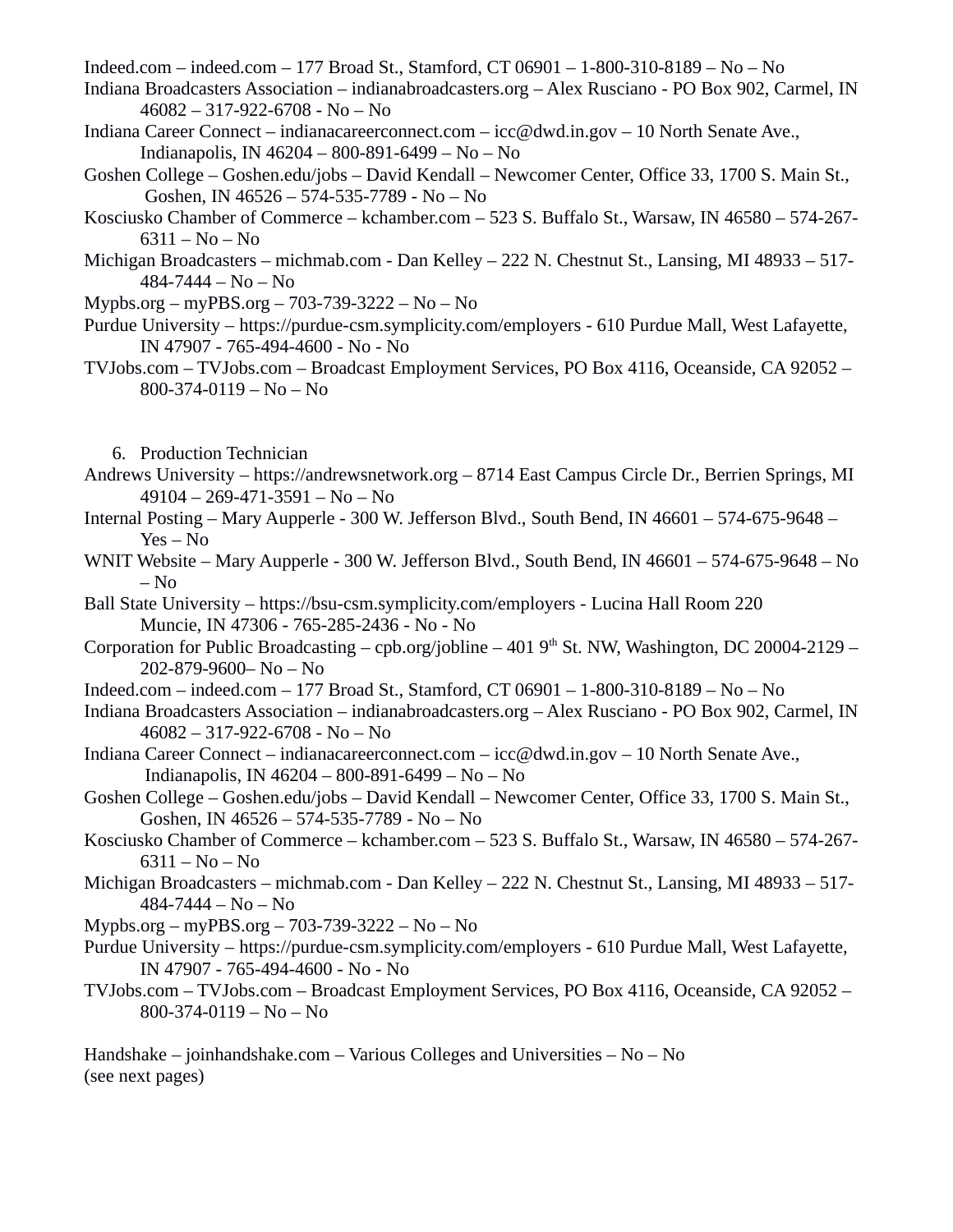| Additional job postings through Handshake  |   | AE Asst $1$   AE Asst 2 | <b>MMJ</b> | Aud Dev | Prod | <b>Prod Tech</b> |
|--------------------------------------------|---|-------------------------|------------|---------|------|------------------|
| <b>Adrian College</b>                      |   |                         | X          |         | X    |                  |
| Aquinas College                            |   | Χ                       | Χ          | X       | X    | X                |
| Arizona State University                   |   |                         | x          |         | X    |                  |
| Augustana College                          |   |                         | Χ          |         | X    | X                |
| <b>Bowling Green State University</b>      |   |                         | Χ          | X       | X    |                  |
| <b>Butler University</b>                   | X | X                       | Χ          | X       | X    | X                |
| Calvin College                             |   |                         | Χ          | X       | X    |                  |
| Central Michigan University                |   |                         | Χ          | X       |      |                  |
| Columbia College Chicago                   |   | Χ                       | Χ          | X       | X    |                  |
| <b>Cornerstone University</b>              |   |                         | Χ          | X       | X    | Χ                |
| DePaul University                          | X | Χ                       | Χ          | X       | X    | X                |
| DePauw University                          | X | X                       | X          | X       | X    | X                |
| Dominican University                       |   |                         | Χ          |         |      |                  |
| Earlham College                            |   |                         | Χ          |         | X    | X                |
| Eastern Michigan University                |   | X                       | X          | X       | X    | X                |
| Ferris State University and KCAD           |   |                         | X          |         | X    |                  |
| Franklin College                           |   |                         | X          |         | X    |                  |
| <b>Grand Valley State University</b>       |   | Χ                       | X          | X       | X    | X                |
| <b>Holy Cross College</b>                  | X | Χ                       | Χ          | X       | Χ    |                  |
| <b>Hope College</b>                        |   | X                       | X          | X       | X    | X                |
| Indiana State University                   | X | X                       | X          | X       | X    | X                |
| Indiana University Bloomington             | X | Χ                       | X          |         | X    | Χ                |
| Indiana University East                    | X | Χ                       | Χ          |         | X    | Χ                |
| Indiana University Kokomo                  | X | Χ                       | Χ          |         | X    | Χ                |
| <b>Indiana University Northwest</b>        | X | Χ                       | Χ          |         | X    | Χ                |
| Indiana University South Bend              | X | X                       | Χ          |         | X    | Χ                |
| <b>Indiana University Southeast</b>        | X | X                       | Χ          |         | X    | Χ                |
| IUPUC: Indiana Univ. Purdue Univ. Columbus | X | X                       | Χ          |         | X    |                  |
| Kalamazoo College                          |   | Χ                       | Χ          | Χ       | X    | Χ                |
| Lewis University                           |   |                         | Χ          | X       | Χ    |                  |
| Manchester University                      |   |                         | Χ          | X       | Χ    |                  |
| Miami University                           |   | X                       | X          |         | X    |                  |
| Michigan State University                  |   | X                       | Χ          | X       | X    | X                |
| National Louis University                  |   |                         | Χ          |         | Χ    |                  |
| North Central College                      |   |                         | X          |         | X    |                  |
| Northwestern University                    |   | Χ                       | Χ          | X       | X    | X                |
| Oakland University                         |   |                         | Χ          |         | X    |                  |
| <b>Ohio University</b>                     |   |                         | Χ          |         | X    |                  |
| Olivet College                             |   |                         | Χ          | X       | X    |                  |
| <b>Purdue University Northwest</b>         | X | X                       | Χ          | X       | X    | X                |
| Purdue University - Fort Wayne             | X | Χ                       | X          | X       | X    | X                |
| Saint Mary's College                       |   |                         |            |         | X    | x                |
| Southern Illinois University - Carbondale  |   |                         | X          | X       | X    |                  |
| <b>Syracuse University</b>                 |   |                         | X          |         | X    |                  |
| <b>Taylor University</b>                   | X | X                       | Χ          | X       | X    | X                |
| The University of Akron                    |   |                         | Χ          | X       | X    |                  |
| The University of Chicago                  |   | Χ                       | X          | X       | X    | X                |
| The University of Michigan                 |   | Χ                       | Χ          | X       | X    | Χ                |
| <b>Trine University</b>                    | X | Χ                       | X          |         | X    | X                |
| University of Alabama at Birmingham        |   |                         | X          |         | X    |                  |
| University of Dayton                       |   |                         | Χ          | X       | X    |                  |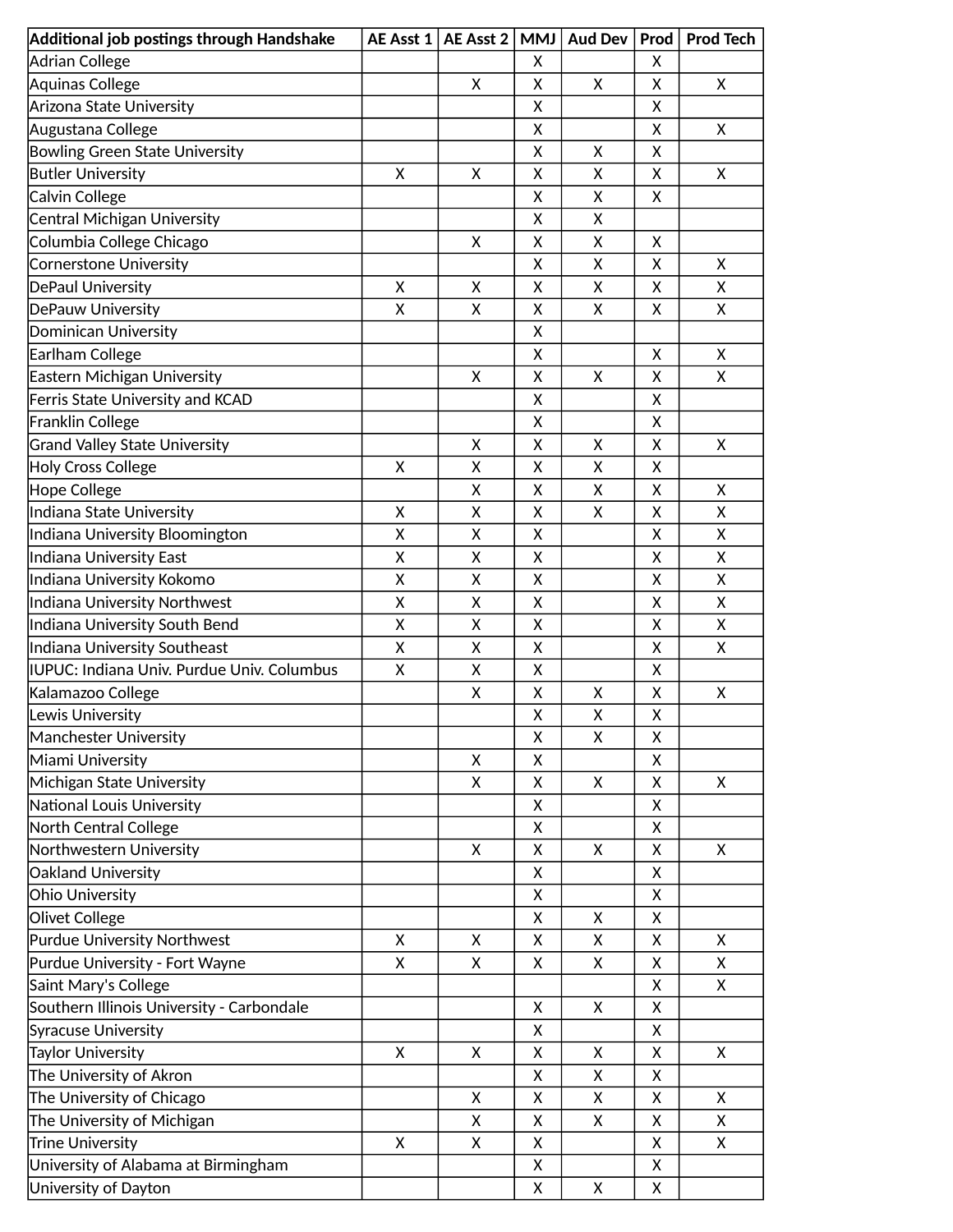| Additional job postings through Handshake  | AE Asst 1 | AE Asst 2 | <b>MMJ</b> | <b>Aud Dev</b> | Prod | <b>Prod Tech</b> |
|--------------------------------------------|-----------|-----------|------------|----------------|------|------------------|
| University of Georgia                      |           |           | x          |                | X    |                  |
| University of Illinois at Urbana-Champaign |           | X         | x          | X              | X    |                  |
| University of Indianapolis                 | X         | x         | x          | x              | X    | x                |
| University of Missouri - Columbia          |           |           | x          | X              | X    |                  |
| University of Montana                      |           |           | x          |                | X    |                  |
| University of North Carolina - Chapel Hill |           |           | X          |                | X    |                  |
| University of Notre Dame                   | X         | X         | x          | X              | X    | X                |
| University of St. Francis - Joliet         | X         | X         | X          | X              | X    | X                |
| Valparaiso University                      | X         | X         | x          | X              | X    | x                |
| <b>Wayne State University</b>              |           |           | X          |                | X    |                  |
| Western Michigan University                |           | X         | x          | X              | X    | x                |
| <b>Wheaton College</b>                     |           | X         | X          | X              | X    | X                |
| <b>Total resources through Handshake:</b>  | 20        | 34        | 62         | 36             | 61   | 33               |
| <b>Total resources from above:</b>         | 15        | 12        | 15         | 15             | 14   | 14               |
| Total resources altogether:                | 35        | 46        | 77         | 51             | 75   | 47               |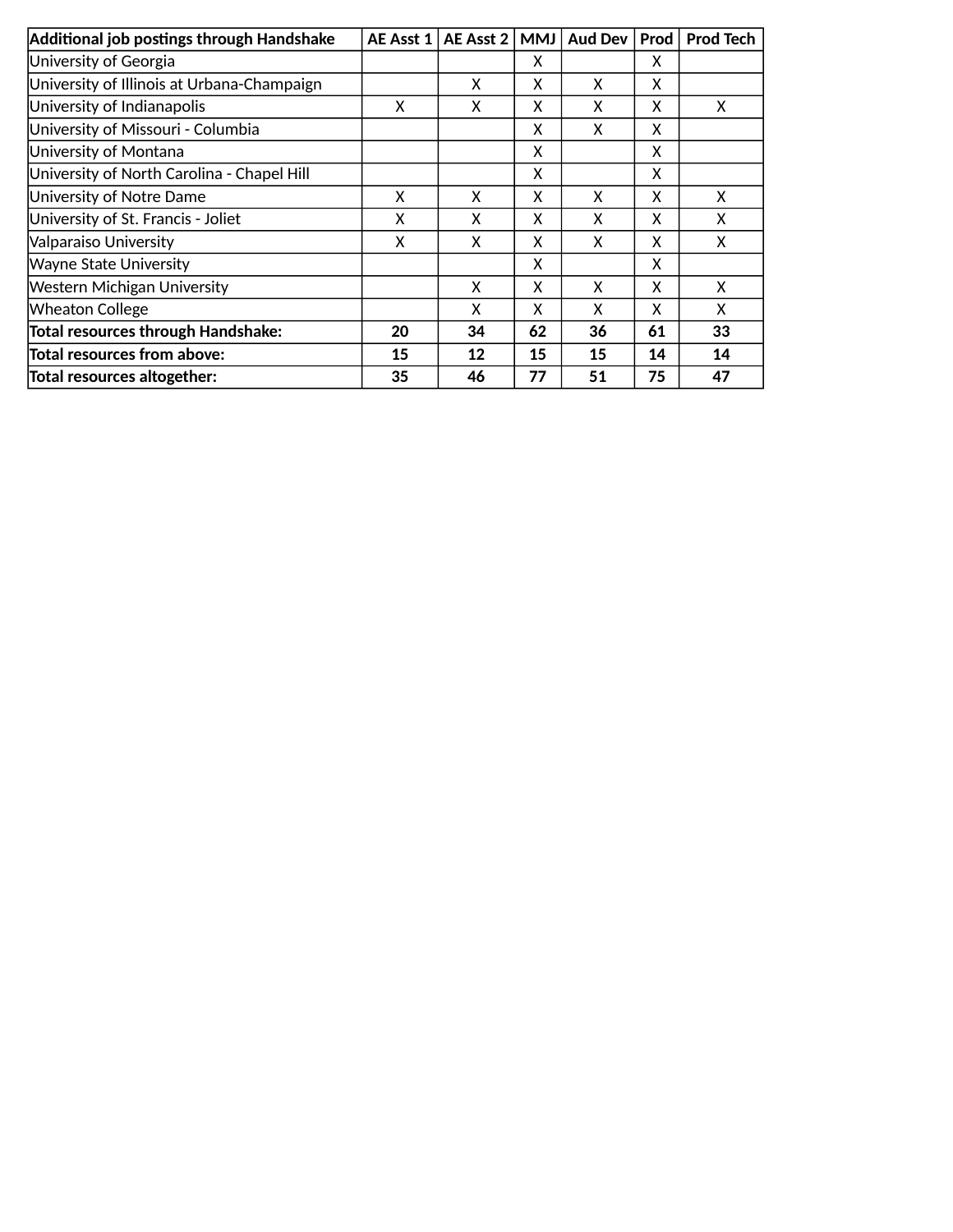#### **C. Total Number of Persons Interviewed For All Full-Time Vacancies Filled Between 2021- 04-01 and 2022-03-31 (this will be a raw number): 14**

#### **D. Total Number of Interviewees For All Full-Time Vacancies Filled Between 2021-04-01 and 2022-03-31 Per Recruitment/Referral Sources:**

| Referral<br>Source  | Contact<br>Person | <b>Address</b>                                                | Tel#               | Number of<br><b>Interviewees</b><br>Referred? |
|---------------------|-------------------|---------------------------------------------------------------|--------------------|-----------------------------------------------|
| Indeed.com          | n/a               | Indeed.com<br>177 Broad St., Stamford, CT<br>06901            | 1-800-310-<br>8189 |                                               |
| <b>WNIT Website</b> |                   | Mary Aupperle 300 W. Jefferson Blvd.,<br>South Bend, IN 46601 | 574-675-9648       |                                               |

**Account Executive Assistant (1)**

#### **Account Executive Assistant (2)**

| Referral<br>Source | Contact<br>Person | <b>Address</b>                                     | Tel #               | Number of<br>Interviewees<br>Referred? |
|--------------------|-------------------|----------------------------------------------------|---------------------|----------------------------------------|
| Indeed.com         | n/a               | Indeed.com<br>177 Broad St., Stamford, CT<br>06901 | 1-800-310-<br> 8189 | $\overline{2}$                         |
| Unknown            | n/a               | n/a                                                | $\ln/a$             |                                        |

#### **Multimedia Journalist**

| Referral<br>Source  | Contact<br>Person | <b>Address</b>                                                | Tel#               | Number of<br>Interviewees<br>Referred? |
|---------------------|-------------------|---------------------------------------------------------------|--------------------|----------------------------------------|
| Indeed.com          | n/a               | Indeed.com<br>177 Broad St., Stamford, CT<br>06901            | 1-800-310-<br>8189 |                                        |
| <b>WNIT Website</b> |                   | Mary Aupperle 300 W. Jefferson Blvd.,<br>South Bend, IN 46601 | 574-675-9648       |                                        |

#### **Audience Development, Marketing, and Communications Professional**

| Referral<br>Source   | Contact<br>Person | <b>Address</b>                                  | Tel $#$      | Number of<br>Interviewees<br>Referred? |
|----------------------|-------------------|-------------------------------------------------|--------------|----------------------------------------|
| <b>WNIT Employee</b> | <b>Steve Funk</b> | 300 W. Jefferson Blvd.,<br>South Bend, IN 46601 | 574-675-9648 |                                        |